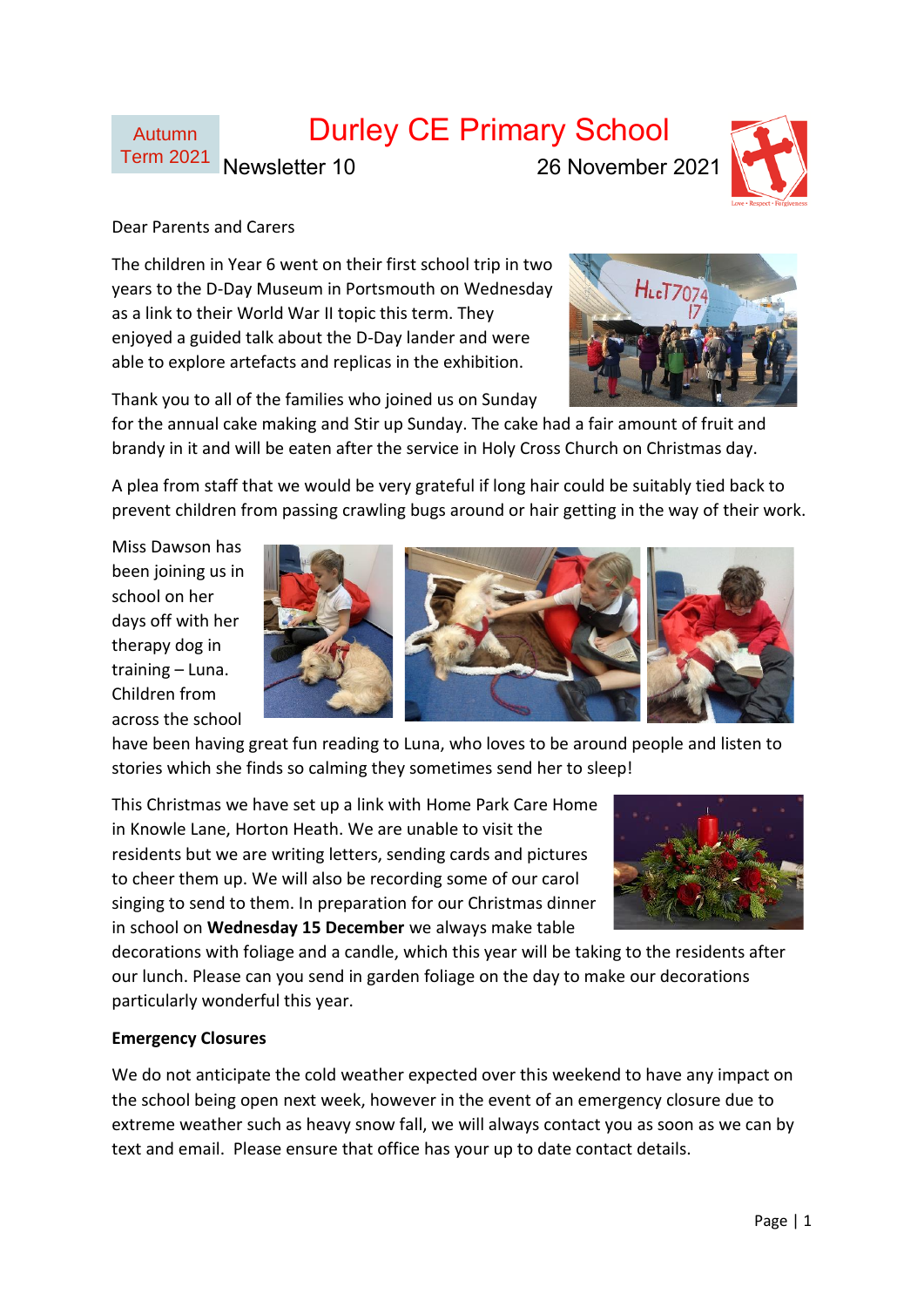## **Covid-19**

Thank you to all of you who are continuing to get your children LFT and PCR tested for Covid-19 even though many of the children just have a very heavy cold. We continue to be vigilant in school as we have so many exciting Christmas events to look forward to.

## **After School Activities**

A reminder that **today Friday 26 November** is the final session for KS1 R & R Sports Club and KS2 Dance Club as we have an INSET day closure next Friday 3 December and we will be setting up the Grotto, in the hall and playground in preparation for a visit from father Christmas on 10 December.

#### **Congratulations**

Congratulations to our Year 5/6 girls football team who played in their first tournament this week at Wyvern College, against other teams in the Wyvern cluster. We were extremely proud of them finishing in second place against 7 teams and remained unbeaten until the final game.



#### **DSA CHRISTMAS**

#### **Prize Draw**

Thank you to everyone who has already managed to sell prize draw tickets to family and friends and have asked for more books to sell from the school office. Please keep up the hard sell everyone! Ticket stubs with the money need to be returned as soon as possible, but by Wednesday 8 December at the latest in preparation for the draw on **Friday 10 December at 4:30pm** in school.

## **Durley Lights**

Last **Saturday 20 November** was the start of the wonderful Durley Village lights. You don't have to wait until December to get involved with bringing festive joy to us all this season, you can make a start at lighting up the outside of your house now! If your family or friends comment on how lovely Durley is looking, please direct them to our Gofundme page to support the purchase of additional, much needed Chromebooks.

[https://www.gofundme.com/f/durley-village](https://www.gofundme.com/f/durley-village-lights?qid=89797b61668f300c28c090cbe5629127)[lights?qid=89797b61668f300c28c090cbe5629127](https://www.gofundme.com/f/durley-village-lights?qid=89797b61668f300c28c090cbe5629127)

## **Come and see the Reindeer**

We now only have a very few tickets left to see Father Christmas on **Friday 10 December**. Please hurry and make your purchase before we open it up to families outside Durley

School. If you wish to just come along and feed the reindeer and have your photo taken, you can either book online or just turn up paying on the door, and bring along family and